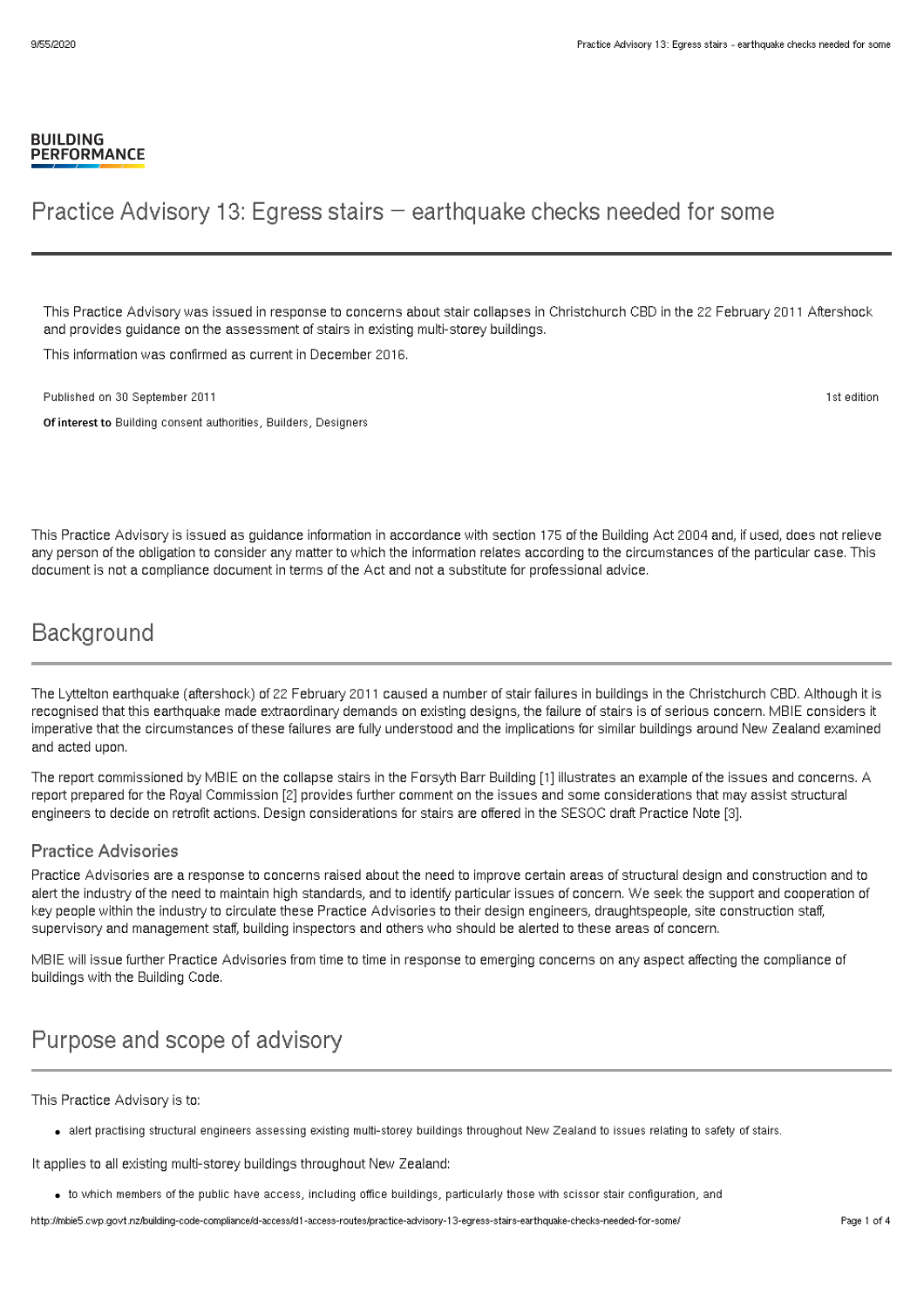have stairs designed to slide under seismic action, particularly those with the gap-and-ledge stair detail.

## Key concerns

- If the relative lateral displacements between adjacent floors of a building (the "inter-storey drifts") are sufficiently large, a stair may be pulled off the ledge that supports the sliding end of the stair.
- The seating dimensions allowed in existing designs may not be sufficient to account for movements now expected.
- The maximum inter-storey drift in estimates of building displacement may not adequately account for variability and uncertainty.
- Details that have limited scope to allow closing movement may cause damage to the stair flights. This damage may shorten the flights and make them more likely to fall off their supports.
- Seismic gap details that have been partially or fully filled or are susceptible to being filled because of construction or maintenance errors may restrict or prevent closing movement
- Heavy finishes, fixtures and fittings in stairwells may come loose during an earthquake and fall and block the stairway or injure people using it.

## Main points and actions

1. Stairs designed to slide: Check if sliding is the designed intention or not

- This Practice Advisory applies to stairs that are detailed to slide on the end supports in order to accommodate the relative horizontal earthquake displacements between floors (known as "inter-storey drifts").
- Stairs that are "built in" to the supports/landings at both ends are not covered by this Practice Advisory.

#### 2. Overall allowance for movement – needs to be checked

- There are a number of loading Standards and material Standards that have prescribed the calculation of inter-storey drifts for NZ buildings (as far back as 1956). Typically, these design displacements are not consistent across the Standards. Therefore it is imperative that relative displacement between floors is calculated to the current Loadings Standard, NZS 1170.5.
- Clearances and seatings for stairs should be capable of sustaining at least twice the Ultimate Limit State (ULS) inter-storey displacements (drift) as calculated in accordance with NZS 1170.5.

#### 3. Stair movement that closes the gap between the end of the stair and the support: Check support detail

- Calculate the inter-storey drifts as per Item 2 above.
- Check if the movement causes the sliding end of the stair to impact against the support (wall, beam or landing) see Figure 1.
- If the lateral movement of the stair closes the gap, causing impact on the support/landing:
	- Look to increase the gap.
	- Check implications of bracing action as the stair struts between floors, if gap should close:
		- on the stair flight
		- on the supports at each end of the stair
		- on the building, as the stairs can significantly stiffen the building through the bracing action between floors, via unintended load paths. This results in the building attracting seismic forces that may be much larger than originally considered in the design of the building.
		- Check gap left for closing movement of the stairs:
	- Check for objects in gap, such as debris or floor levelling compounds that may have occurred during earlier repairs/new fit-outs. Remove these obstructions.
	- Modify detail to prevent further objects in the gap impeding movement. For example, cover plates over the gaps.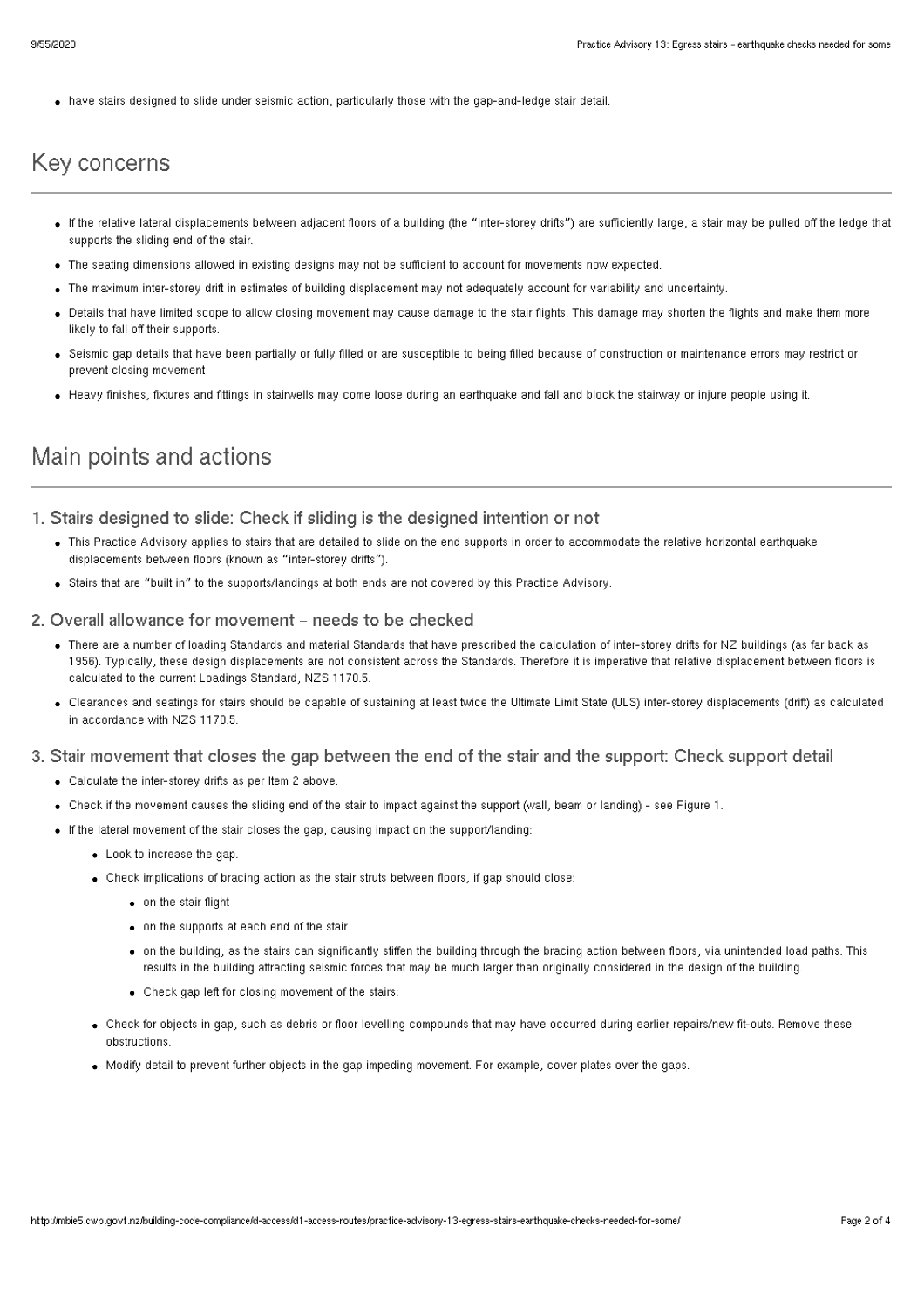

Figure 1: Inter-storey drift along the stair compresses the stair shortening it.

When earthquake reverses, the stair can now fall off the supporting ledge. [2].

### 4. Progressive collapse – one stair falling on to the stairs below and collapsing them all: Mitigate:

- Using the inter-storey drifts from Item 2 above, construction tolerances, residual width of seating, spalling of the concrete ends of the stairs or the edges of the supporting ledge and other factors, determine what should be the width of the seating (contact area) between the sliding end of the stair and the support. If the available width of support is inadequate, install catch-frames or similar safety devices or engineer extensions of the ledge to ensure adequate width of support for the end of the stair.
- Stairs can swing sideways relative to its length. This can either damage the lining to the stairwells causing blockage of the egress path or, more significantly, can overload the connection at the other end of the stair, where the stair is fixed in to the support. This overload can result in failure of the bars or connection details there, resulting in collapse of that stair. The ability of the connections at the fixed ends must be checked and if there are issues, these need to be mitigated by design, i.e. by using NZS1170.5 Section 8, Requirements for Parts and Components.

#### 5. Wall finishes, fixtures and fittings within the stairwells: Make these safe

- Secure or remove any wall finishes that can not sustain the calculated inter-storey drift and could dislodge in earthquake shaking or building movement (particularly under inter-storey drifts).
- Restrain or remove any fixings and fixtures in the stairwells. Restrain in accordance with NZS 4219.

### Actions to be taken

MBIE advises the following actions from the various parties:

- Structural engineers: When undertaking detailed assessments of buildings, strongly recommend to your client that checking of the stairs is included in your brief.
	- Recommend that any necessary retrofit measures be carried out as soon as possible. These should bring the stair earthquake safety performance to as nearly as is reasonably practicable to that of a stair in a new building of similar structural characteristics (see "when designing new buildings").
- Territorial authorities: When advising owners of the need to renew their annual Building Warrant of Fitness Territorial Authorities are advised to bring this practice advisory to the attention of owners.
- Building Consent Authorities: When building consent applications are made for any work on a multi-storey building with sliding stair details, Building Consent Authorities are advised to bring this practice advisory to the attention of owners.
- Building owners with concerns: Owners should contact a chartered professional engineer with suitable qualifications and experience to review the stair design and make recommendations for retrofit work.